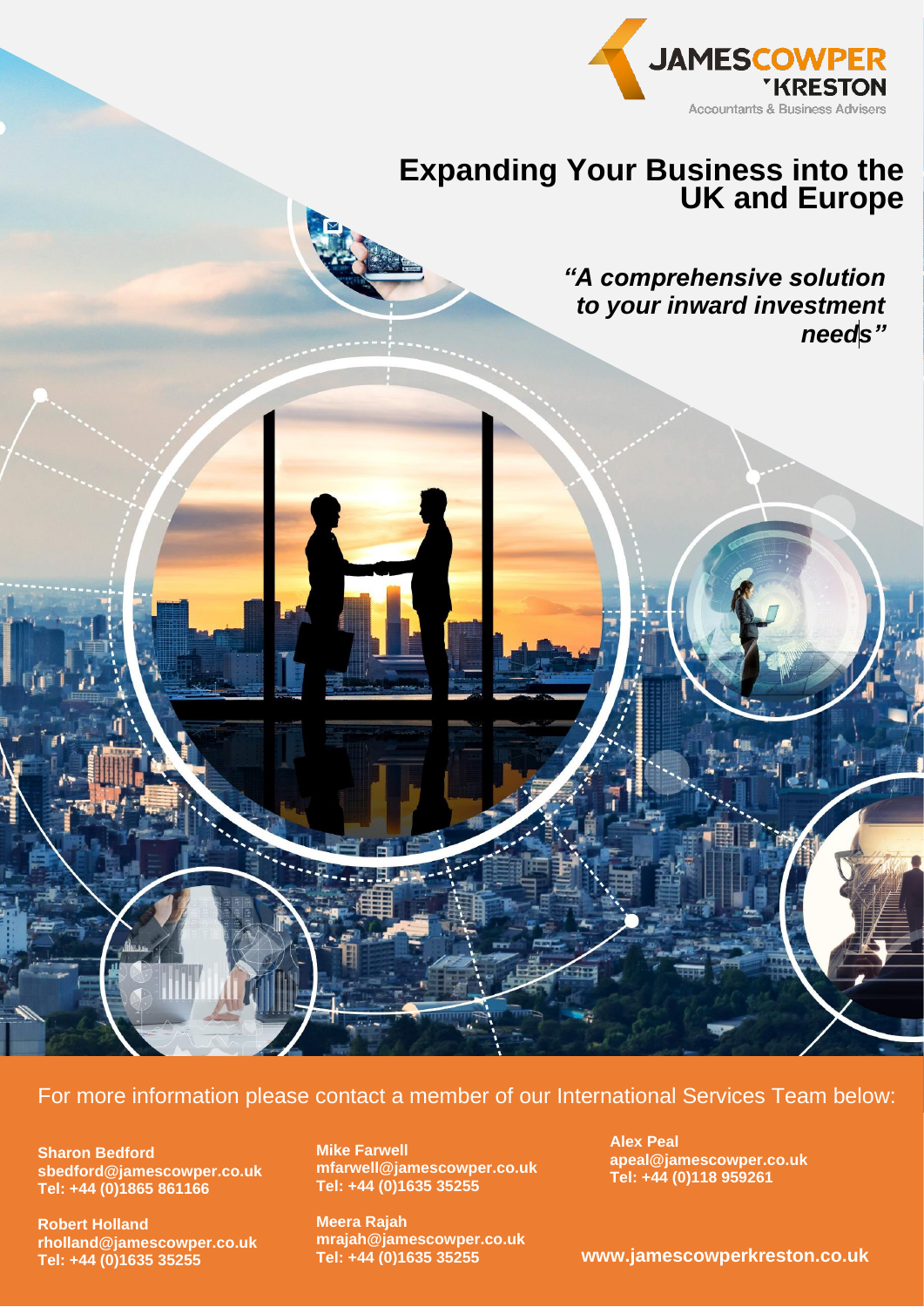

# **Why the UK and where do we start?**

The UK Government wants to encourage multinational companies to come to the UK. Tax legislation in the UK makes the UK a very attractive location for overseas investors.

Should you want to take advantage of these opportunities, James Cowper Kreston can help you through the expansion and cultural change process.

We discuss below some of the more common queries asked by our clients:

- How do we choose the right location? .
- Do we need a UK company?  $\blacksquare$
- What banking arrangements are appropriate and how should we fund the UK operations?  $\blacksquare$
- How can we find employees and how should we pay them?  $\mathbf{r}$
- What rates of tax will we pay?  $\blacksquare$
- Should we outsource the UK accounting function?  $\blacksquare$
- How can we locate reliable UK business suppliers?  $\blacksquare$
- How much will it cost?  $\blacksquare$

Our overseas clients have a wide variety of needs and our "in-house" team, together with our network of local contacts, can provide any help required.

Whatever your requirements you can be assured that client relationships are of the highest importance to us. Every client has a dedicated partner who will keep in touch on a regular basis and ensure that we deliver a positive and value for money service.

Whatever your stage of expansion into the UK, whether you are a new entrant or an established organisation, we would be happy to talk to you.

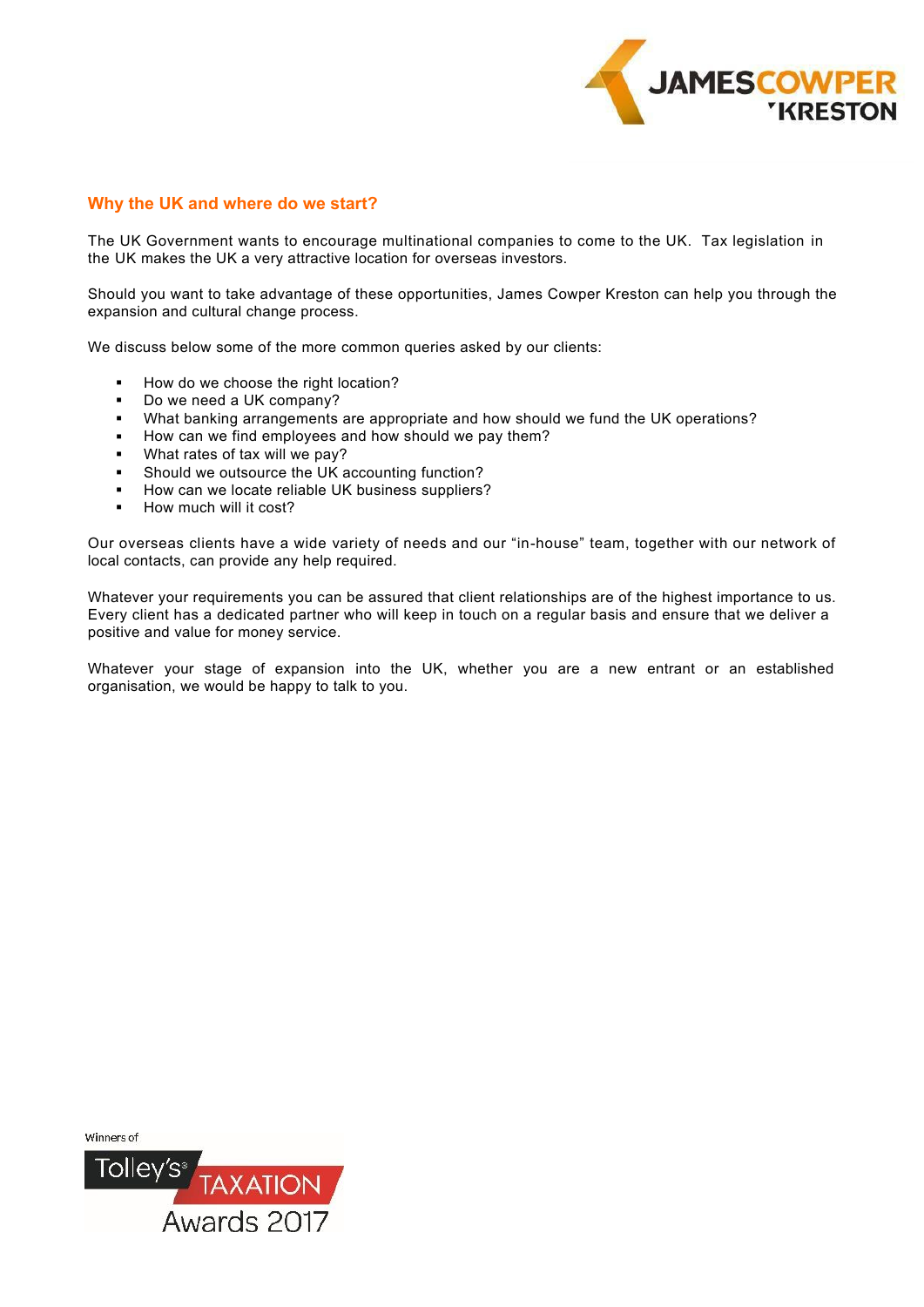

# **Key reasons to do business in the UK**

**1. The UK is one of the easiest places to set up and run a business –** the World Bank found that the time taken to set up a business in the UK was less than half the European average. It ranks the UK first in Europe and eighth in the world (189 countries) in which to operate a business.

**2. One of the most flexible labour markets in Europe –** many businesses have relocated to the UK from other European countries for this reason.

**3. An internationally competitive tax environment –** the top rate of corporate tax in the UK is currently 20% with the rate set to fall again to 19% from 1 April 2017. The corporation tax main rate will be reduced further to 17% for the financial year beginning 1 April 2020.

**4. Top location for European headquarters** – more overseas companies set up their headquarters in the UK than anywhere else.This in turn attracts more companies.

**5. Geographical location and transport links –** the UK's location makes it conveniently located for mainland Europe as well as North America. The UK has excellent transport links with all major industrialised countries. The UK is also one of the world's largest and most important financial centres and capital markets.

**6. Technology and innovation** – the UK is one of the most productive places for technology firms in the world. It has been ranked only second to the USA for the quality of its research base.

**7. A stable political environment** – the country has a consultative approach to the making of laws so there are fewer surprises for businesses.

**8. Communication** – because UK businesses operate in English they have a natural advantage when communicating globally. The UK also has one of the most extensive broadband networks among G7 countries and has one of the strongest ICT structures in the world.

**9. Standard of living** – UK residents enjoy a high standard of living, education and leisure. There is also a reasonable work life balance, which means that residents have time to enjoy the many leisure opportunities.

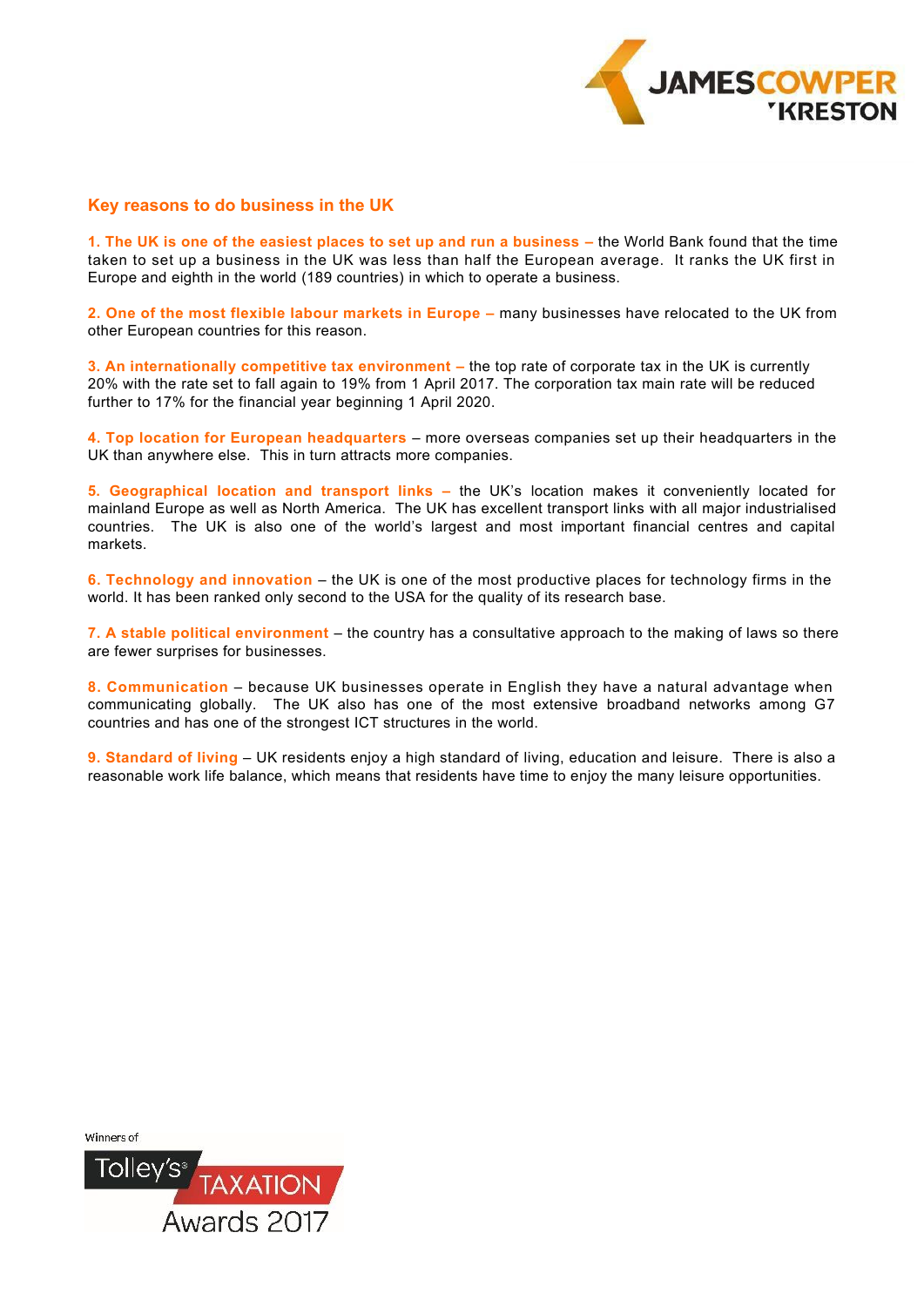

Productivity is also high, with the region offering a highly skilled workforce with almost 40 per cent of those in employment holding a degree. The Southern Region stretches from Oxford to Southampton incorporating London and the Thames Valley. James Cowper Kreston's offices are in principal business locations in the region; London, Reading, Oxford, Southampton, Newbury and Henley. Other major towns in the area include Bracknell, Maidenhead and Slough.

As well as being close to Heathrow Airport, the Southern Region has good road and rail links. With strong communication networks and some of the world's leading universities, the area has become a focal point for inbound investment into the UK and a centre for technology, telecommunications, computer and internet enterprises.

Some of the world's biggest multinational corporations are located in the area including Microsoft, Vodafone, Oracle, Hewlett Packard, Oxford Instruments and Amazon.com.

Yet at the same time it is the favoured location of many smaller dynamic companies testing out the UK or European market for the first time. This fits well with the region's reputation as one of the most entrepreneurial in the UK.

Inward investment has transformed the Southern Region in the last 20 years. Historically, the US has been the biggest investor, particularly in the software sector. In recent times there has been an increase in the number of Chinese and Indian companies coming into the UK and Australian companies have also been significant investors.

Whatever the prospects for the global economy in the next few years, the Southern Region is well placed to provide a great location for companies looking to develop a presence in UK or European markets.

## **How do we find the right property?**

Depending upon your requirements you may wish to consider a serviced office. This provides maximum flexibility and usually includes secretarial support, boardroom hire and the use of office facilities. We can put you in touch with people who can help.

Similarly we can recommend property agents who will help with your search for all types of property.

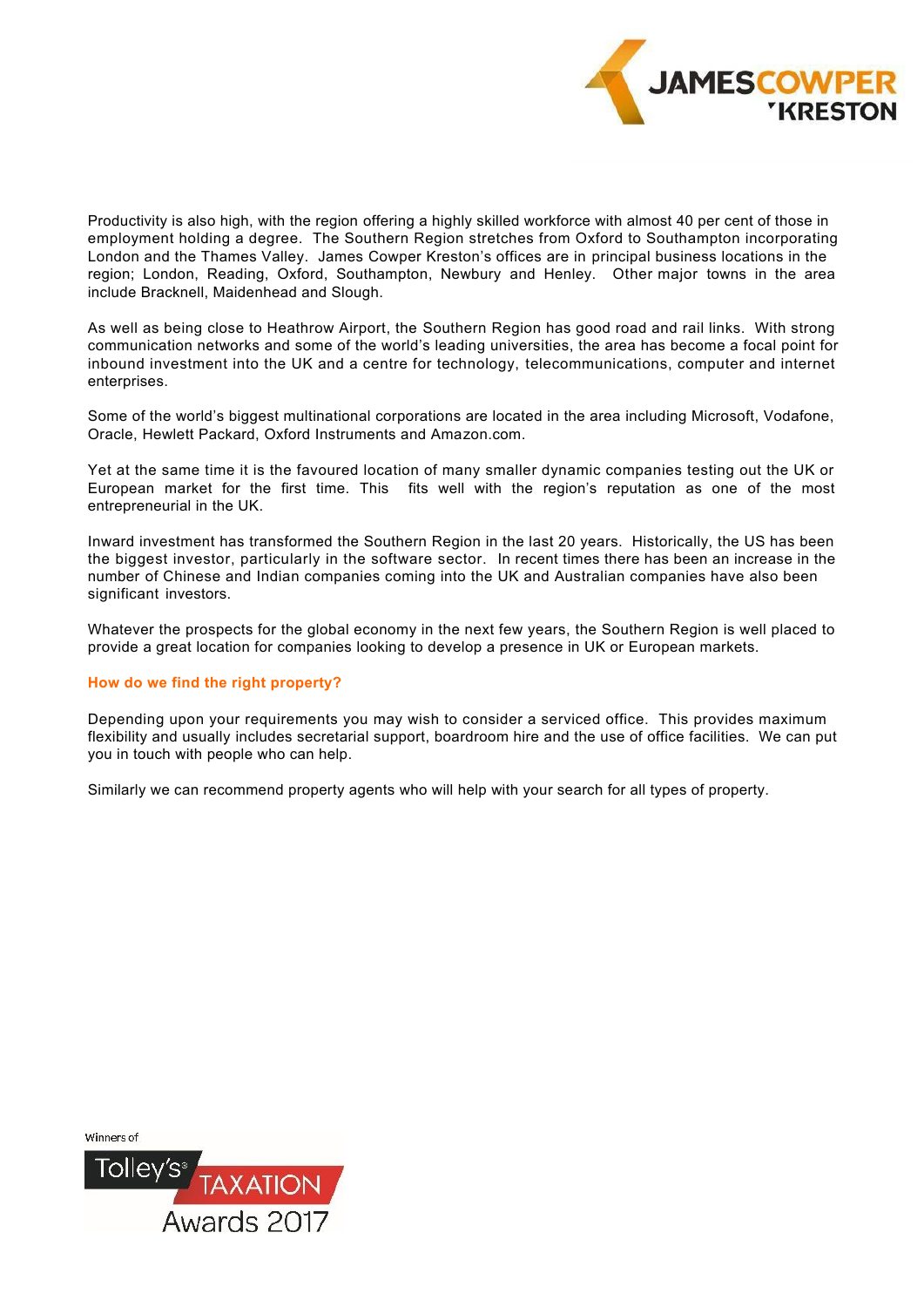

## **Do we need a UK company?**

Typically, companies operate in the UK either through

- a UK subsidiary company or  $\blacksquare$
- a UK registered branch  $\blacksquare$

There are a number of important tax, legal and regulatory differences between these options, the key ones being:

|                                                                   | <b>Branch</b>                                  | Company                                   |
|-------------------------------------------------------------------|------------------------------------------------|-------------------------------------------|
| Separate legal entity                                             | No                                             | Yes                                       |
| Able to conclude<br>contracts in own<br>name                      | No                                             | Yes                                       |
| <b>Registration with UK</b><br><b>Companies House</b><br>required | Yes                                            | Yes                                       |
| <b>Filing of annual</b><br>accounts at<br><b>Companies House</b>  | Overseas parent                                | UK company                                |
| Annual audit required                                             | No                                             | depending<br>Yes,<br>on<br>size           |
| Taxable in the UK                                                 | depending<br>Yes.<br>on.<br>type of activities | on world-wide<br>Yes.<br>income and gains |
| <b>VAT registration</b>                                           | Possibly                                       | Possibly                                  |

Reviewing these factors in isolation is not enough. Your commercial requirements are crucial. At James Cowper Kreston we understand your business needs and we can help you conclude which operating structure is best for you.

Once a choice has been made, we can arrange for the necessary paperwork to be completed as quickly as possible.

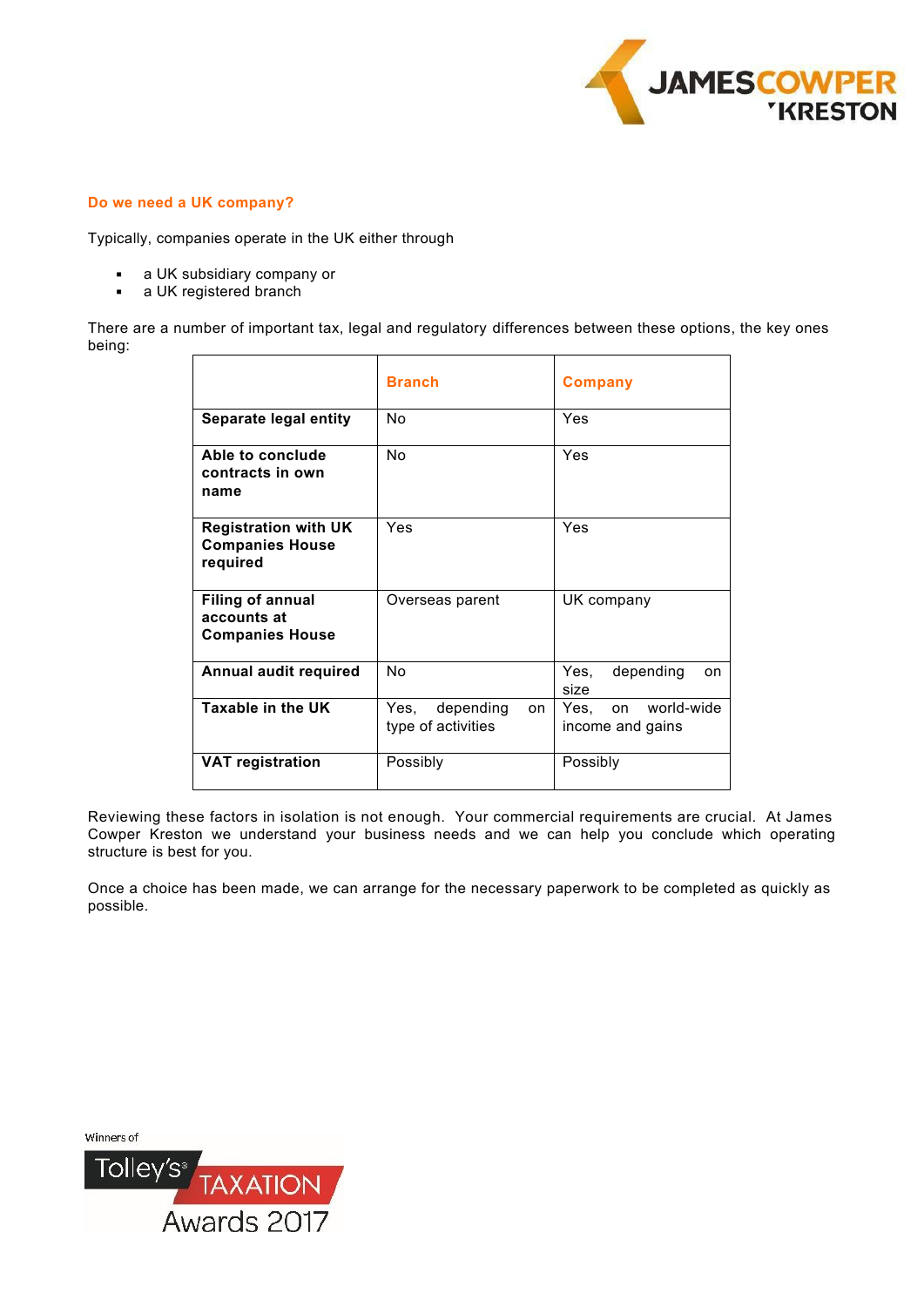

# **What banking arrangements are appropriate and how should we fund the UK operations?**

#### **Opening a bank account**

Setting up a UK bank account is often a first priority. We have good contacts with all the national banks and can arrange introductions with local business bankers.

#### **Funding the operations**

If the new operation is seeking finance in the UK we can discuss with you the most appropriate lending source. Again we have a network of contacts that you might find useful. We can help you prepare the necessary business plans and projections and attend meetings with possible lenders if required.

If group funds are to be used, we can advise on the associated tax issues and opportunities involved with borrowing from overseas.

## **How can we find employees and how should we pay them?**

The recruitment, retention and motivation of employees will be key to your business success. Employees hired in the UK will be subject to different cultural and regulatory practices from their home country.

However, you may also want to bring over key staff with the corporate head office culture, or specific knowledge of the business to the UK.

Using our own expertise and knowledge, together with our network of local contacts we can help you with a wide variety of people issues for both locals and expatriates including:

- Advising on work permit requirements for people transferring from outside the EU  $\blacksquare$
- Advice on local property markets, schools etc for relocating employees  $\blacksquare$
- Introductions to local recruitment consultants  $\blacksquare$
- Cost projections for expatriate assignments  $\blacksquare$
- Advice on tax-efficient remuneration and benefit packages  $\blacksquare$
- Personal tax advice for key employees .
- Advice on stock option plans  $\overline{a}$
- A cost-effective and efficient payroll service .
- Cross-border social security planning .
- Advice on payroll taxes including expatriate payroll .
- Employment contracts .
- Advice on the UK tax implications for your inbound staff including short-term assignments and business visitors .

#### **What rates of tax will we pay?**

The UK Government wants to encourage multinational companies to the UK. As a result new tax legislation has been introduced which now makes the UK a very attractive location for overseas investors. The UK now has one of the lowest rates of company tax ("corporation tax") in Europe. In addition UK social taxes are lower than many of its European neighbours.

| Winners of    |             |
|---------------|-------------|
| <b>Tolley</b> | XAY<br>TO   |
|               | Awards 2017 |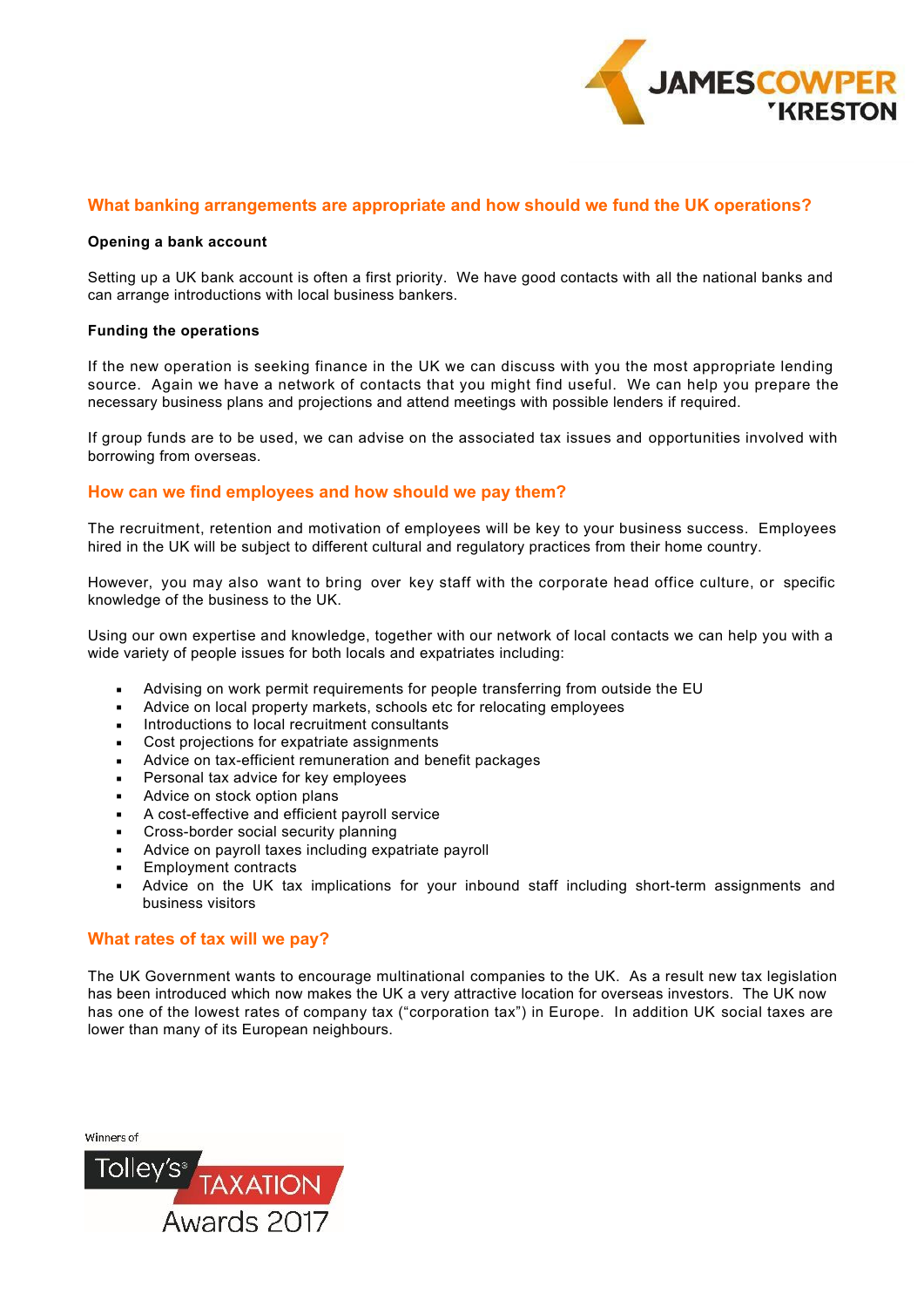

#### **Corporation tax**

In the UK both branches and companies pay corporation tax. The top rate of corporate tax in the UK is currently 20% with the rate set to fall again to 19% from April 2017, one of the lowest tax rates in the G7 and amongst the UK's core competitors. Individual tax rates are also one of the lowest in the EU. Both initially, and as your organisation grows, your global tax bill can beaffected substantially by the way your UK operations are structured.

Our inbound team includes tax specialists who can advise you on a wide range of tax issues including:

- How should the UK operation be structured? .
- What functions should the UK operation carry out? .
- How much income should be recognised in the UK?  $\blacksquare$
- How should inter-company transfer prices be determined? .
- How can maximum advantage be gained from UK tax reliefs and incentives? .

#### **Value added tax (VAT)**

VAT is the European sales tax.

A UK VAT registered business must charge and account for VAT, currently at the rate of 20%, on its taxable supplies (sales). It is usually possible, however, to offset any VAT incurred on expenses that relate to business purchases.

We can help you determine whether a VAT registration is necessary or desirable and help with the periodic returns. We would review any planning opportunities to minimize your VAT cost.

#### **Customs duties**

If your products are liable to import duties, or if you export from your UK base, then we can work with you to ensure all customs duty planning opportunities are maximized.

#### **Employee taxes**

In the UK the social tax is known as national insurance ("NI"). NI contributions have to be paid by the workforce as a deduction from their gross salary ("employees NI"), and by employers ("employers NI"). The rate of employers NI is currently 13.8%.

Employers have an obligation to collect NI, together with UK income tax, and pay the amounts over to the tax authorities.

Where you are bringing staff over to the UK, we can advise on their social security position which may mean they stay in their home country system.

#### **The tax team**

James Cowper Kreston have a dedicated tax team which is recognised as one of the most experienced in the Southern Region. The team is well regarded by the tax authorities and within the Southern Region business community. Members of this team have specific expertise in helping inward investors maximize their tax opportunities and are active in our international network, Kreston International. Our tax team won "International Tax Team of the Year" at the Tolley's Taxation Awards 2017.

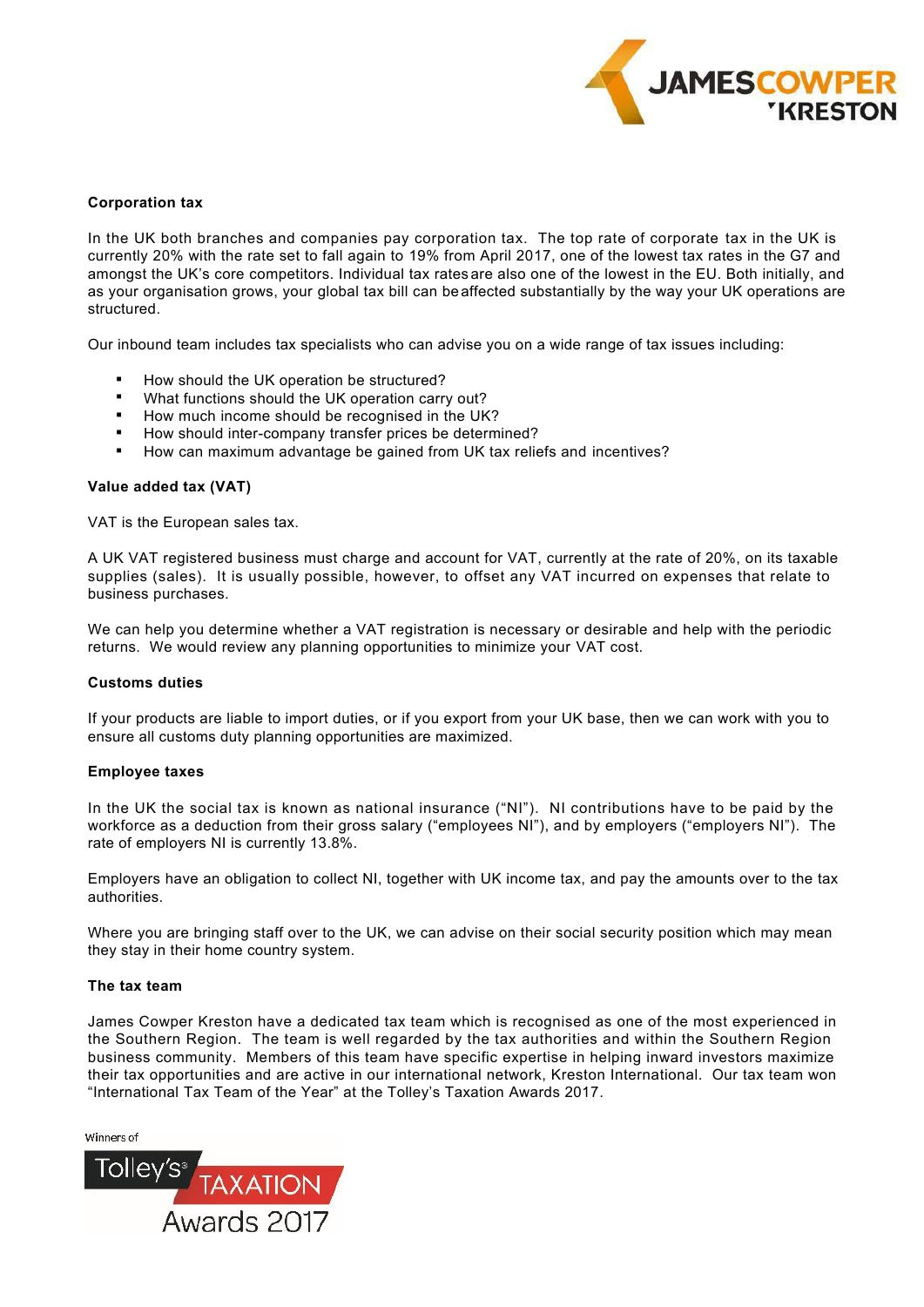

# **Should we outsource the UK accounting function?**

Many of our clients do not initially employ a UK accountant in-house and therefore look to outsource some or all of their financial and regulatory functions.

Whilst some of the basic processing can be done overseas there is usually a need to do some bookkeeping in the UK. In addition there are a large number of ongoing regulatory, legal and tax filings that are specific to the UK. Whilst non-financial staff can deal with some of these, this can distract from the key task of growing the business.

Our services include:

- Arranging initial tax registrations .
- Producing accounting records  $\blacksquare$
- Preparing management accounts and reports in a format and to timescales acceptable to the overseas financial reporting system  $\blacksquare$
- **Preparing annual statutory accounts for Companies House**
- VAT returns  $\blacksquare$
- Payroll administration, including specialised expatriate payrolls  $\blacksquare$
- Corporate tax returns and associated tax planning L.
- Being the Registered Office and preparing associated statutory filings ä,
- Annual corporate tax returns .
- Expatriate services aimed at your assignees .

#### **Audit**

Under current legislation a UK subsidiary of a foreign parent invariably needs an audit, unless the group as a whole qualifies for exemption on the grounds of size.

If you have an international firm of auditors we would be happy to liaise with them to ensure all the information is in the format required. Alternatively we could independently carry out a cost-efficient UK audit in accordance with UK audit standards. We use a computerised risk-based audit approach to ensure a rigorous audit is carried out.

James Cowper Kreston is registered with the Public Company Accounting Oversight Board. Authorisation from the PCAOB is a legal requirement for any firm of accountants carrying out audit work for UK subsidiaries.

The Sarbanes Oxley Act requires PCAOB audits to be carried out under US auditing standards. The Act also requires auditors to report on internal controls under Section 404 audit reporting for UK standards. Auditors of US holding companies normally accept responsibility for Section 404 audit reporting for UK subsidiaries, with the UK auditors assisting them in accordance with agreed procedures.

James Cowper Kreston has carried out PCAOB audit work and assisted management with internal control reporting under Section 404. This work includes recording internal controls, testing those controls and identifying weaknesses.

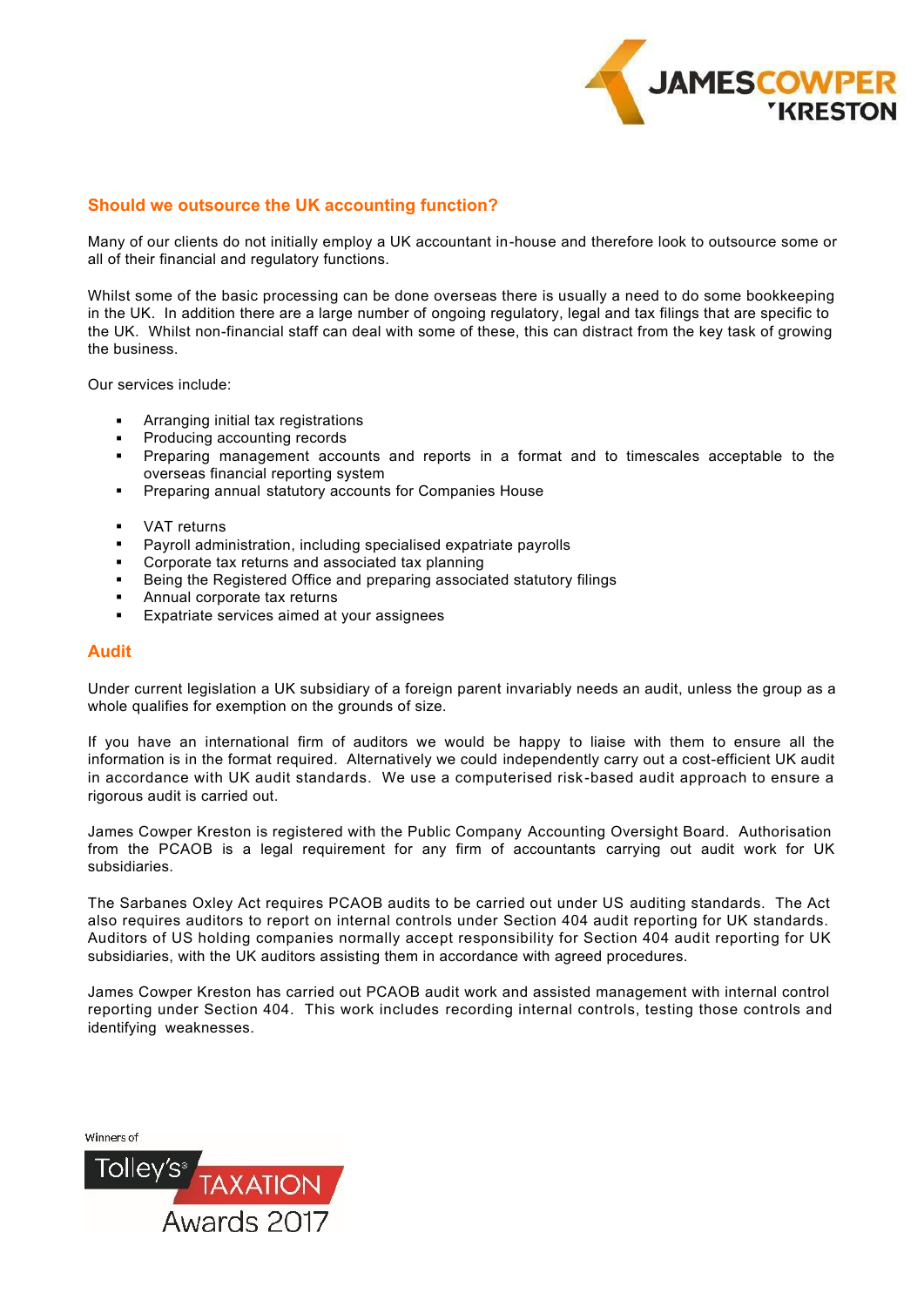

# **How can we locate reliable UK business suppliers?**

We have a network of local lawyers and bankers who we can introduce you to. We are used to working closely with our clients' lawyers and bankers to ensure consistency of service and advice.

We also have a network of local business suppliers who we can recommend. Examples include:

- Lawyers  $\blacksquare$
- Bankers  $\blacksquare$
- Travel agents  $\mathbf{r}$
- **Office equipment and furniture suppliers**
- Mobile phone leasing  $\blacksquare$
- Vehicle leasing  $\blacksquare$
- Car retailers  $\blacksquare$
- Property agents  $\blacksquare$
- Removal firms  $\sim$
- **Advice on local schools**
- Availability of grants  $\blacksquare$
- **Translators** .
- Printers .
- IT suppliers  $\blacksquare$
- Recruitment agencies  $\mathbf{r}$  .

## **How much will it cost?**

Our approach is to provide a highly professional, personal and value for money service.

We would be pleased to talk with you to discuss your business plans and offer a free initial consultation.

Our fees are competitive. Should you decide to proceed we would provide you with a detailed quote for those services required.

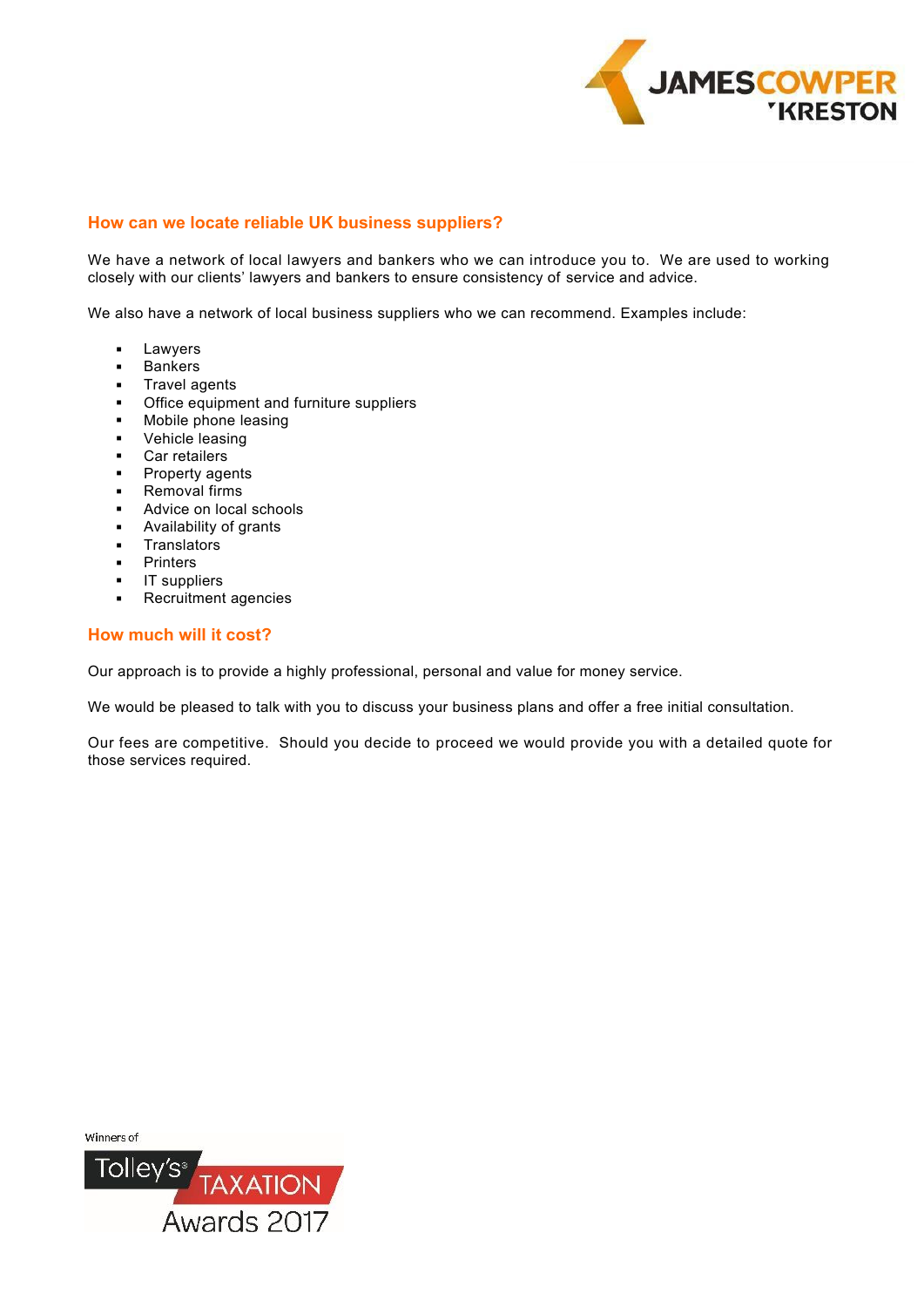

## **Inward Investment to the UK**

Exploring a new business territory can be challenging; full of opportunity but also risk.

James Cowper Kreston's specialist International Services Team has extensive experience in helping businesses in an international context. We already provide advice to more than 150 international groups from a large range of sectors including education, technology, electronics, distribution and manufacturing. We are a credible alternative to the larger accountancy firms, providing a premium service without the associated premium level of cost.

# **Scope of our international services**



James Cowper Kreston can offer informed advice to businesses expanding into the UK, Europe or beyond, whether exploring overseas markets or setting up a factory, office or company. We can also give invaluable support to investors and businesses wishing to move into the UK marketplace from abroad. Our expertise in international taxation and business strategy continues to open up a wealth of new possibilities for a diverse range of clients.

We can act as a "one stop shop" for all your requirements or merely provide a single service. Whatever your requirement, we have the expertise to meet your needs.

# **Our international connections**

We have strong connections in North America, Europe and the rest of the world through our membership of Kreston International, which is ranked one of the largest accounting and business advisory networks in the world. Kreston International covers 120 countries with over 700 offices, providing a resource of over 21,000 professional and support staff. Tap into this worldwide expertise.

James Cowper Kreston is also registered with PCAOB (Public Company Accounting Oversight Board) in the United States. Authorisation from PCAOB is now a legal requirement for any firm of auditors which wants to work with UK subsidiaries of listed US based companies.